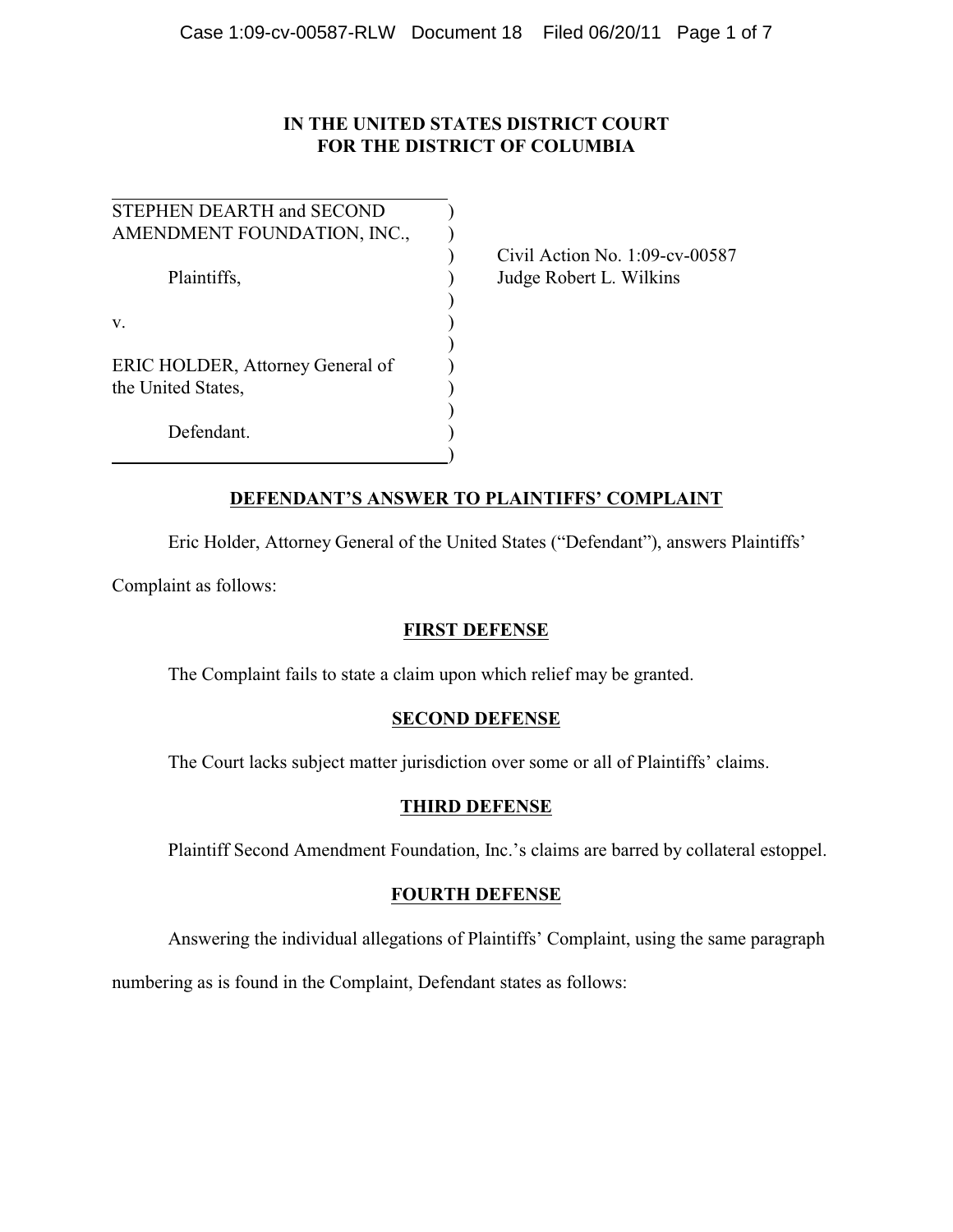The paragraph found before the first numbered paragraph of the Complaint constitutes introductory material to which no response is required. To the extent a response is deemed required, it is denied.

## THE PARTIES

 1. Defendant lacks knowledge or information sufficient to admit or deny the allegations of this paragraph.

2. Defendant lacks knowledge or information sufficient to admit or deny the allegations of this paragraph.

3. Defendant lacks knowledge or information sufficient to admit or deny the allegations of this paragraph.

4. Denied, except to admit that Defendant Eric Holder is the Attorney General of the United States with the responsibilities of that office as set out in relevant legal authority.

### JURISDICTION AND VENUE

5. This paragraph sets forth a legal conclusion to which no response is required. To the extent a response is deemed required, the allegations of this paragraph are denied.

6. This paragraph sets forth a legal conclusion to which no response is required. To the extent a response is deemed required, the allegations of this paragraph are denied.

# STATEMENT OF FACTS

7. Defendant lacks knowledge or information sufficient to admit or deny the allegations of this paragraph.

8. Defendant lacks knowledge or information sufficient to admit or deny the allegations of this paragraph.

-2-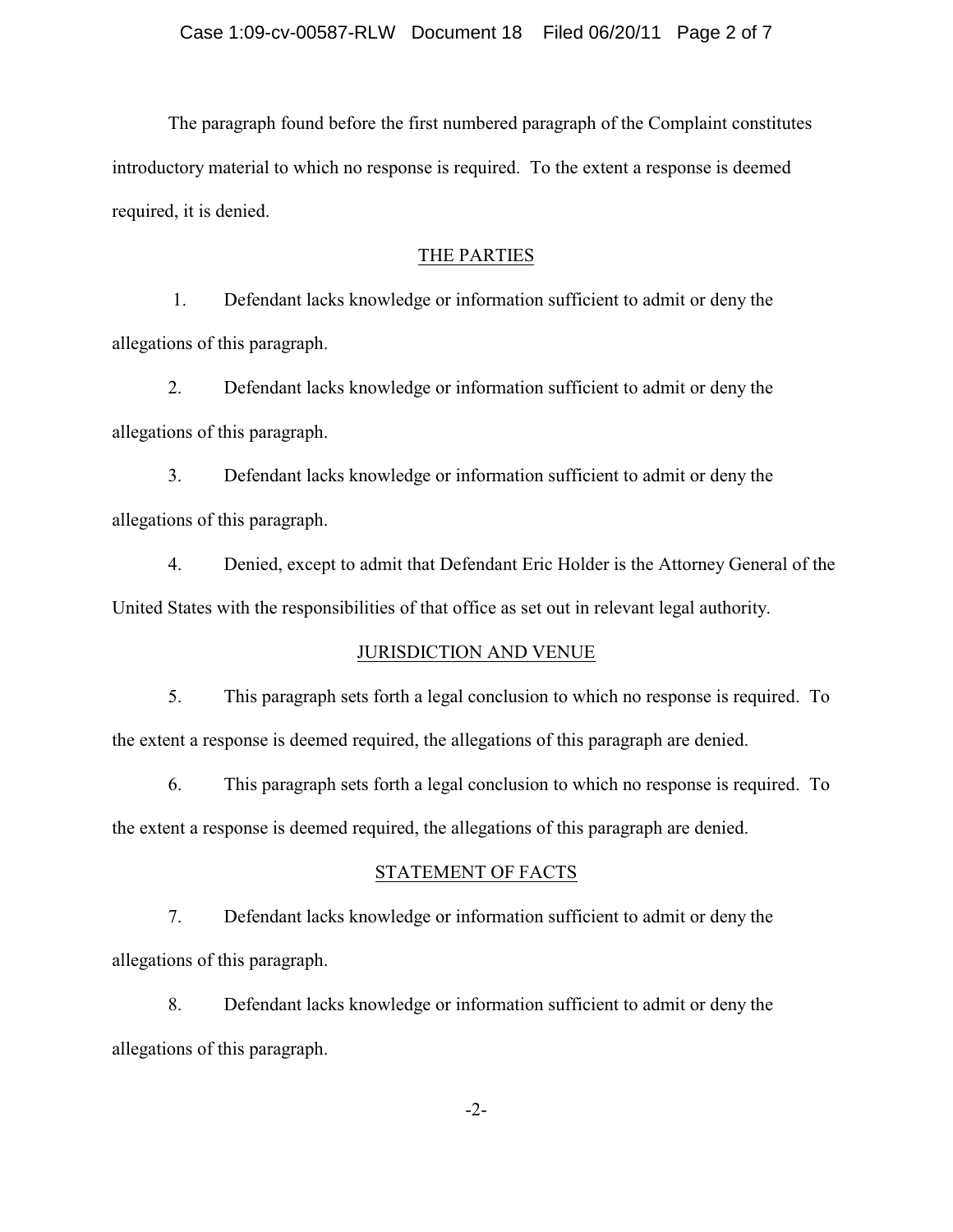9. Defendant lacks knowledge or information sufficient to admit or deny the allegations of this paragraph.

10. Defendant lacks knowledge or information sufficient to admit or deny the allegations of this paragraph.

11. Defendant lacks knowledge or information sufficient to admit or deny the allegations of this paragraph.

12. Defendant lacks knowledge or information sufficient to admit or deny the allegations of this paragraph.

13. Admitted.

14. Defendant respectfully refers the Court to the cited statute for a full and fair statement of its terms and otherwise denies the allegations of this paragraph.

15. Defendant respectfully refers the Court to the cited statutory and regulatory provisions for full and fair statements of their terms, and otherwise denies the allegations of this paragraph.

16. This paragraph consists of Plaintiffs' characterization of the effect of various legal provisions, to which no response is required. To the extent that a response is deemed required, the Court is respectfully referred to the cited legal provisions for a full and fair statement of their terms, and otherwise Defendant denies the allegations of this paragraph.

17. The first sentence of this paragraph consists of Plaintiffs' characterization of the effect of a regulation, to which no response is required. To the extent that a response is deemed required, the Court is respectfully referred to the cited regulation for a full and fair statement of its terms, and otherwise the allegations of this sentence are denied. As to the second sentence of

-3-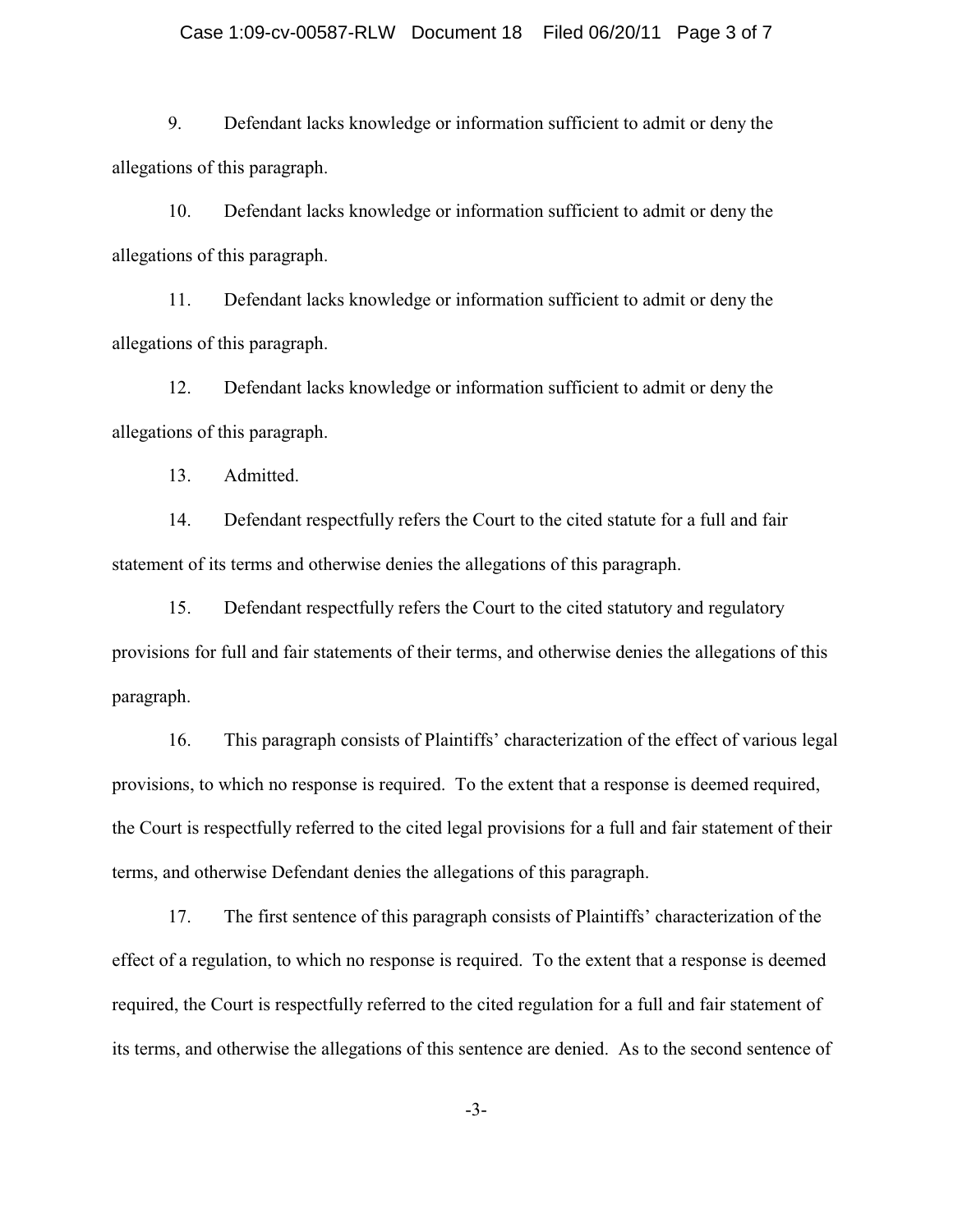### Case 1:09-cv-00587-RLW Document 18 Filed 06/20/11 Page 4 of 7

this paragraph, Defendant admits that the sentence quotes some of the language found in the referenced question and otherwise denies the allegations of this sentence.

18. This paragraph consists of a hypothetical factual conclusion, or a legal conclusion, to which no response is required. To the extent that a response is deemed required, the paragraph is denied.

19. The allegations of this paragraph consist of legal conclusions, to which no response is required. To the extent that a response is deemed required, the allegations of this paragraph are denied.

20. This paragraph consists of legal conclusions, to which no response is required. To the extent that a response is deemed required, Defendant lacks knowledge or information sufficient to admit or deny the allegations of this paragraph.

21. This paragraph consists of legal conclusions, to which no response is required. To the extent that a response is deemed required, Defendant lacks knowledge or information sufficient to admit or deny the allegations of this paragraph.

22. Defendant lacks knowledge or information sufficient to admit or deny the allegations of this paragraph.

23. Defendant lacks knowledge or information sufficient to admit or deny the allegations of this paragraph.

24. Defendant lacks knowledge or information sufficient to admit or deny the allegations of this paragraph.

### FIRST CLAIM FOR RELIEF

25. Defendant incorporates his responses to Paragraphs 1 through 24.

-4-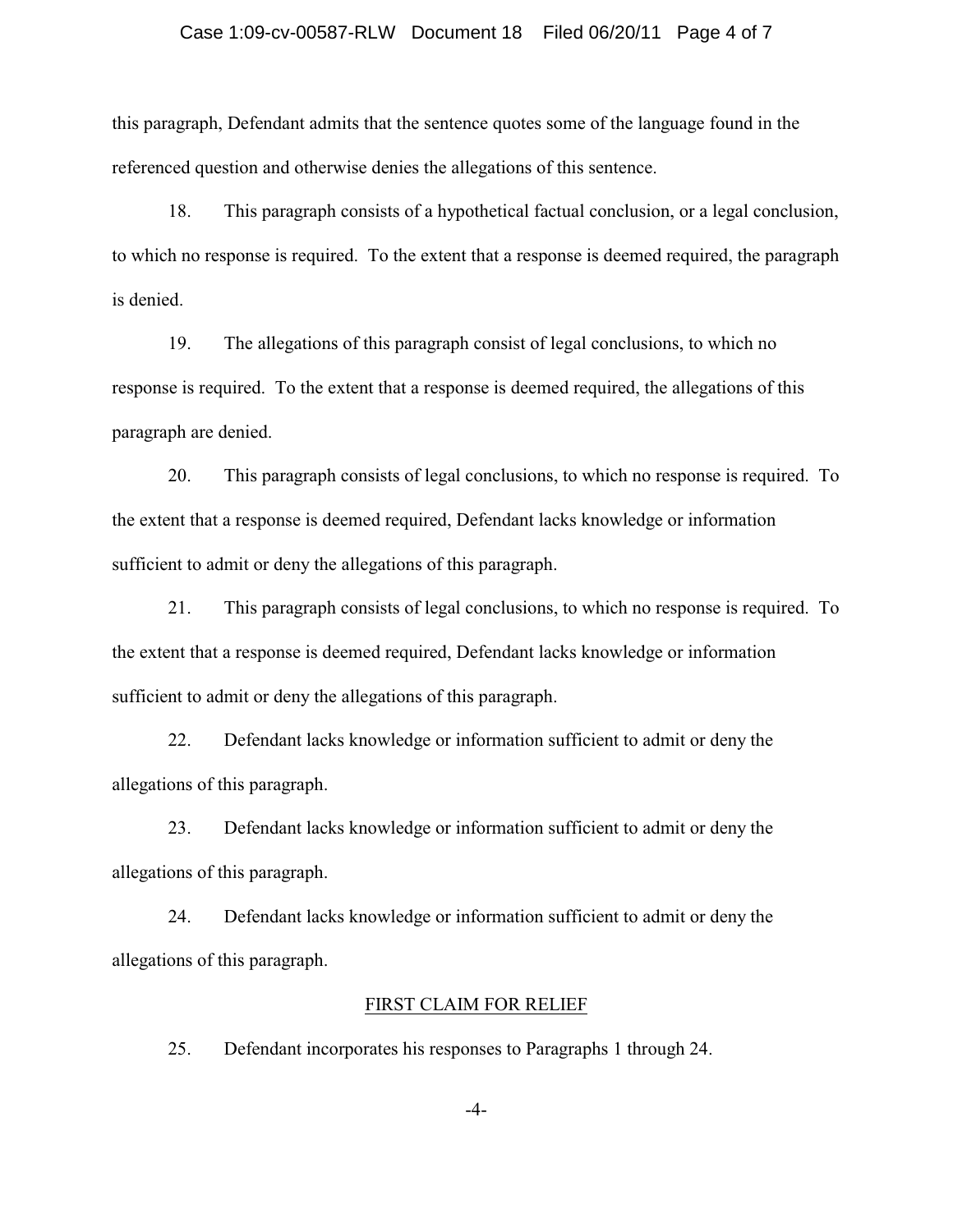26. The allegations of this paragraph constitute legal conclusions, to which no response is required. To the extent that a response is deemed required, the allegations of this paragraph are denied.

### SECOND CLAIM FOR RELIEF

27. Defendant incorporates his responses to Paragraphs 1 through 26.

28. The allegations of this paragraph constitute legal conclusions, to which no response is required. To the extent that a response is deemed required, the allegations of this paragraph are denied.

#### THIRD CLAIM FOR RELIEF

29. Defendant incorporates his responses to Paragraphs 1 through 28.

30. The allegations of this paragraph constitute legal conclusions, to which no response is required. To the extent that a response is deemed required, the allegations of this paragraph are denied.

#### FOURTH CLAIM FOR RELIEF

31. Defendant incorporates his responses to Paragraphs 1 through 30.

32. The allegations of this paragraph constitute legal conclusions, to which no response is required. To the extent that a response is deemed required, the allegations of this paragraph are denied.

#### FIFTH CLAIM FOR RELIEF

33. Defendant incorporates his responses to Paragraphs 1 through 32.

34. This paragraph consists of a characterization of a U.S. Supreme Court opinion, to which no response is required. To the extent that a response is deemed required, the Court is

-5-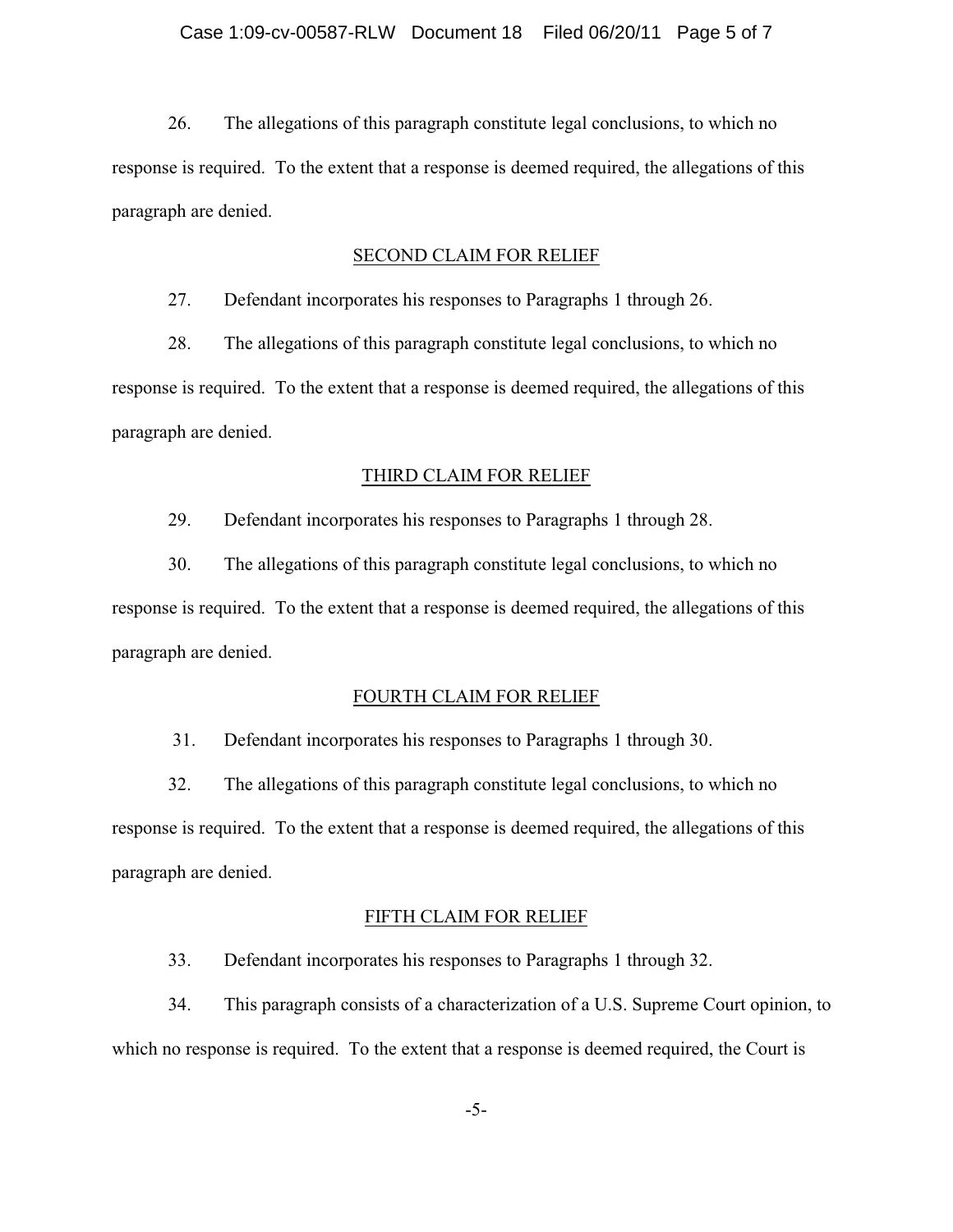#### Case 1:09-cv-00587-RLW Document 18 Filed 06/20/11 Page 6 of 7

respectfully referred to the opinion for a full and fair statement of its contents and otherwise the allegations of this paragraph are denied.

35. The allegations of this paragraph constitute legal conclusions, to which no response is required. To the extent that a response is deemed required, the allegations of this paragraph are denied.

### SIXTH CLAIM FOR RELIEF

36. Defendant incorporates his responses to Paragraphs 1 through 35.

37. The allegations of this paragraph constitute legal conclusions, to which no response is required. To the extent that a response is deemed required, the allegations of this paragraph are denied.

### PRAYER FOR RELIEF

This part of Plaintiffs' Complaint sets forth Plaintiffs' request for relief, to which no response is required. To the extent that a response is deemed required, Defendant denies that Plaintiffs are entitled to the relief requested or to any relief at all.

Except to the extent expressly admitted or qualified above, Defendant denies each and every allegation of Plaintiffs' Complaint.

Wherefore, having answered, Defendant respectfully requests that the Court enter judgment in his favor, award Defendant his costs, and provide such other relief as the Court deems just and proper.

-6-